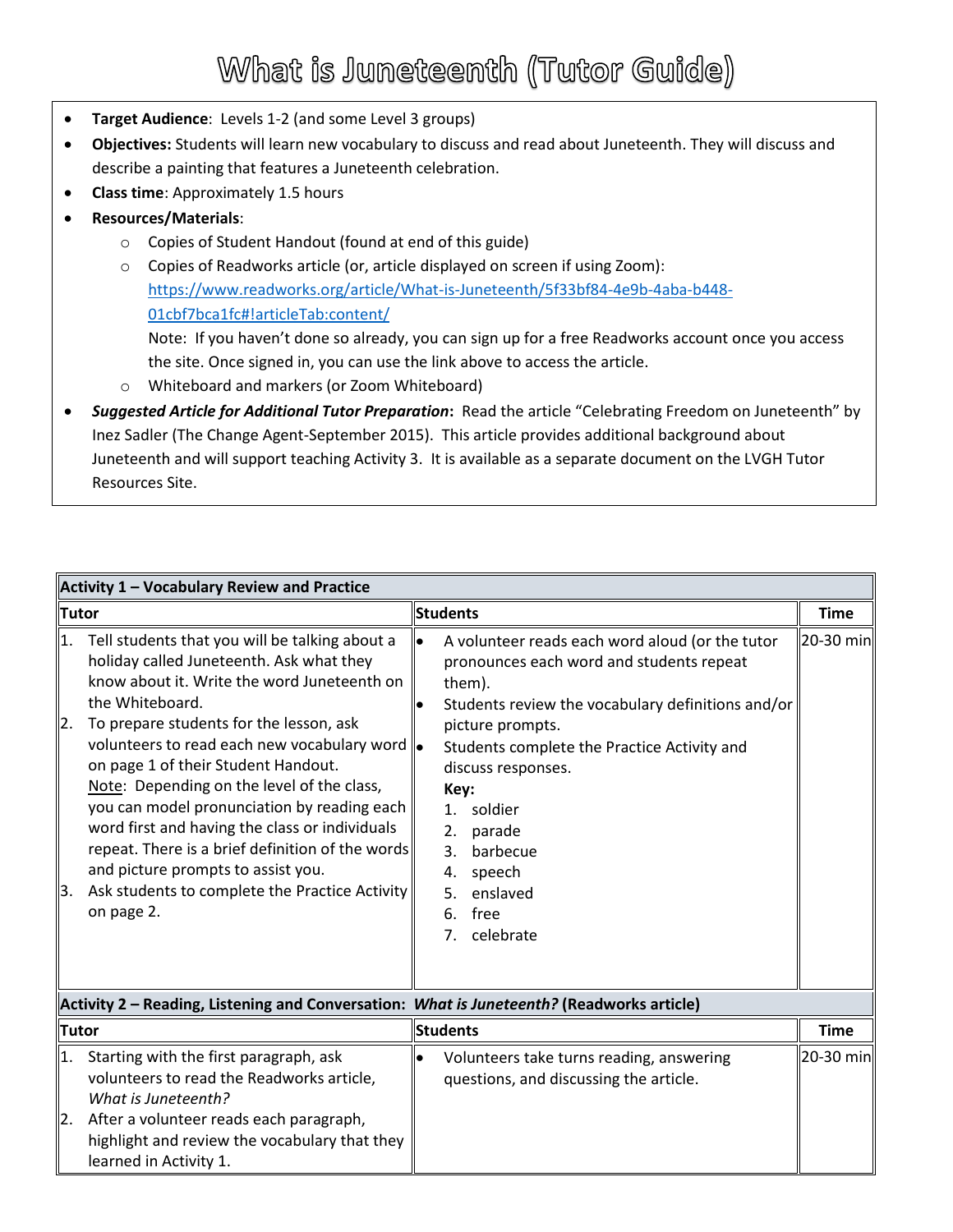| 13. | Check for comprehension with questions such  |  |
|-----|----------------------------------------------|--|
|     | as:                                          |  |
|     | On what date is Juneteenth?                  |  |
|     | Who was Abraham Lincoln?                     |  |
|     | How long did it take before the enslaved     |  |
|     | people in TX heard about his speech?         |  |
|     | In what ways do people celebrate the         |  |
|     | holiday now?                                 |  |
|     | Adjust the questions to meet the needs of    |  |
|     | your class.                                  |  |
| l4. | Optional Reading: If you would like to spend |  |
|     | more time on Abraham Lincoln, you can also   |  |
|     | share the following article from Readworks:  |  |
|     | https://www.readworks.org/article/Abraham-   |  |
|     | Lincoln/ae2e2df3-0b87-4ac5-9d08-             |  |
|     | 5d27beb8e400#!articleTab:content/            |  |
|     |                                              |  |

| Activity 3 -Listening, Writing and Conversation: Juneteenth Painting |                                                                                                                                                                                                                                                                                                                                                                                                                                                                                                                                                                                                                                                                                                                                                                                                                                                                                         |                 |                                                                                                                                                                                                         |             |  |
|----------------------------------------------------------------------|-----------------------------------------------------------------------------------------------------------------------------------------------------------------------------------------------------------------------------------------------------------------------------------------------------------------------------------------------------------------------------------------------------------------------------------------------------------------------------------------------------------------------------------------------------------------------------------------------------------------------------------------------------------------------------------------------------------------------------------------------------------------------------------------------------------------------------------------------------------------------------------------|-----------------|---------------------------------------------------------------------------------------------------------------------------------------------------------------------------------------------------------|-------------|--|
| <b>Tutor</b>                                                         |                                                                                                                                                                                                                                                                                                                                                                                                                                                                                                                                                                                                                                                                                                                                                                                                                                                                                         | <b>Students</b> |                                                                                                                                                                                                         | <b>Time</b> |  |
| 1.<br>$\overline{2}$ .<br>3.                                         | Ask students to look at the painting on page 3<br>of the Student Handout. Read, or ask a<br>volunteer to read the brief description of the<br>painting: Sonya Sadler painted this picture<br>Based on the level and interest of the group,<br>feel free to add more information. Refer to<br>the Suggested Article for Additional Tutor<br>Preparation noted on the first page of this<br>tutor guide.<br>Ask students to work in pairs to list as many<br>words (or phrases) as they can to answer the<br>question: What do you see?<br>Alternative approach: On the whiteboard,<br>you can create a list of relevant vocabulary<br>words that you are already working on with<br>your class. Ask them to practice using the<br>words and, where possible, add other<br>vocabulary that they know.<br>Ask students to report back what they came<br>up with during the pairs activity. | le              | Students listen to, or read, the brief overview of<br>the painting.<br>Working in pairs, students write down words or<br>phrases to describe what they see.<br>Class debriefs what the pairs discussed. | $20 - 30$   |  |
|                                                                      | <b>Activity 4 - Conclusion</b>                                                                                                                                                                                                                                                                                                                                                                                                                                                                                                                                                                                                                                                                                                                                                                                                                                                          |                 |                                                                                                                                                                                                         |             |  |
| <b>Tutor</b>                                                         |                                                                                                                                                                                                                                                                                                                                                                                                                                                                                                                                                                                                                                                                                                                                                                                                                                                                                         |                 | <b>Students</b>                                                                                                                                                                                         | <b>Time</b> |  |
| Ask students to share what they will take away                       |                                                                                                                                                                                                                                                                                                                                                                                                                                                                                                                                                                                                                                                                                                                                                                                                                                                                                         | $\bullet$       | Students share their learnings.                                                                                                                                                                         | 5 min       |  |

from the lesson.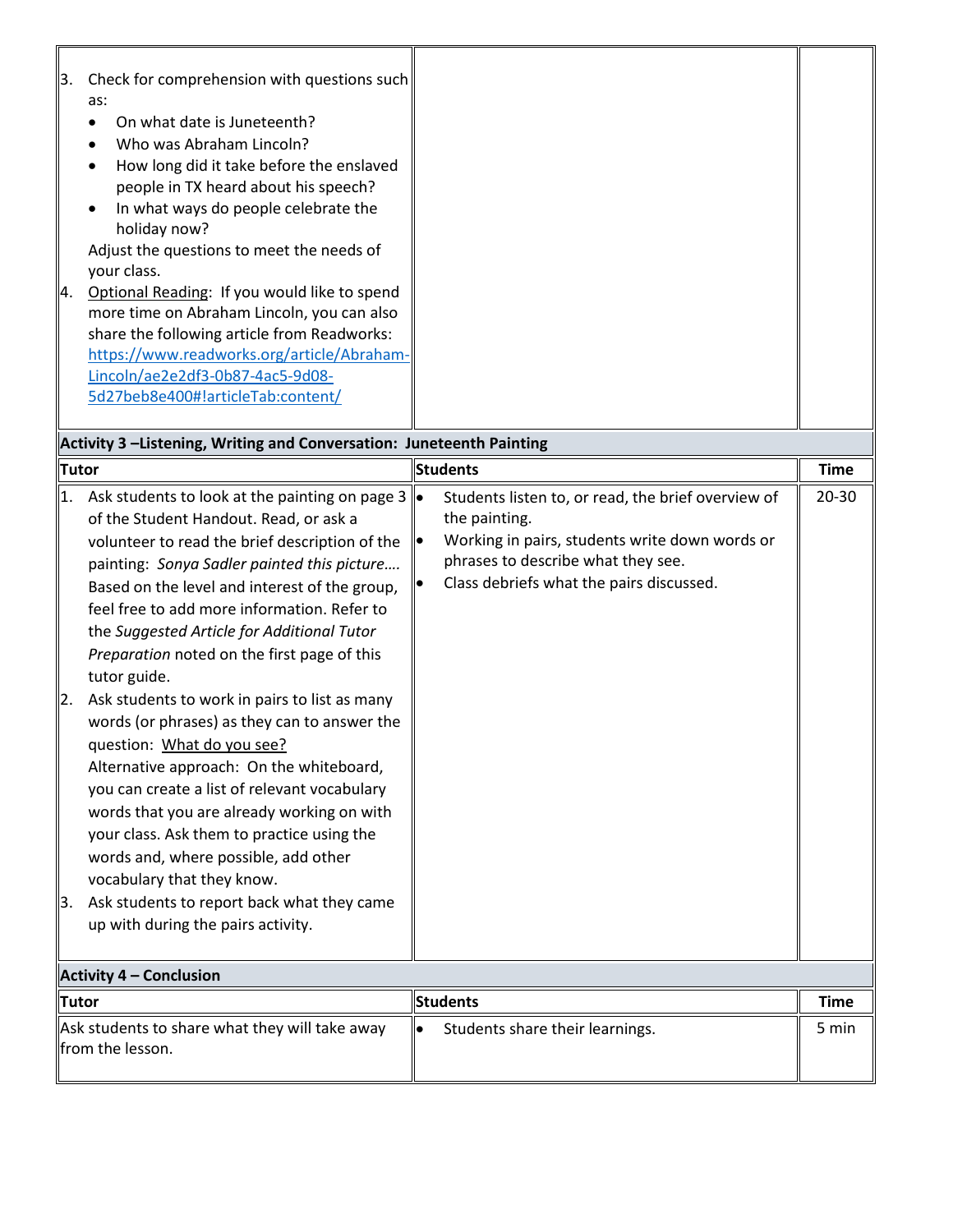What is Juneteenth? (Student Handout)

| <b>Vocabulary</b>                                                         |  |  |  |  |
|---------------------------------------------------------------------------|--|--|--|--|
| <b>Celebrate</b><br>Something you do when you are<br>happy. A party.      |  |  |  |  |
| <b>Free</b><br>You can do what you want. You can go<br>anywhere you want. |  |  |  |  |
| <b>Speech</b><br>When we talk to a group of people.                       |  |  |  |  |
| <b>Enslaved</b><br>Someone who is not free. A slave.                      |  |  |  |  |
| Soldier<br>Someone in the military, such as the<br>Army.                  |  |  |  |  |
| Parade<br>A celebration in the street.                                    |  |  |  |  |
| <b>Barbecue</b><br>A meal that is cooked outside.                         |  |  |  |  |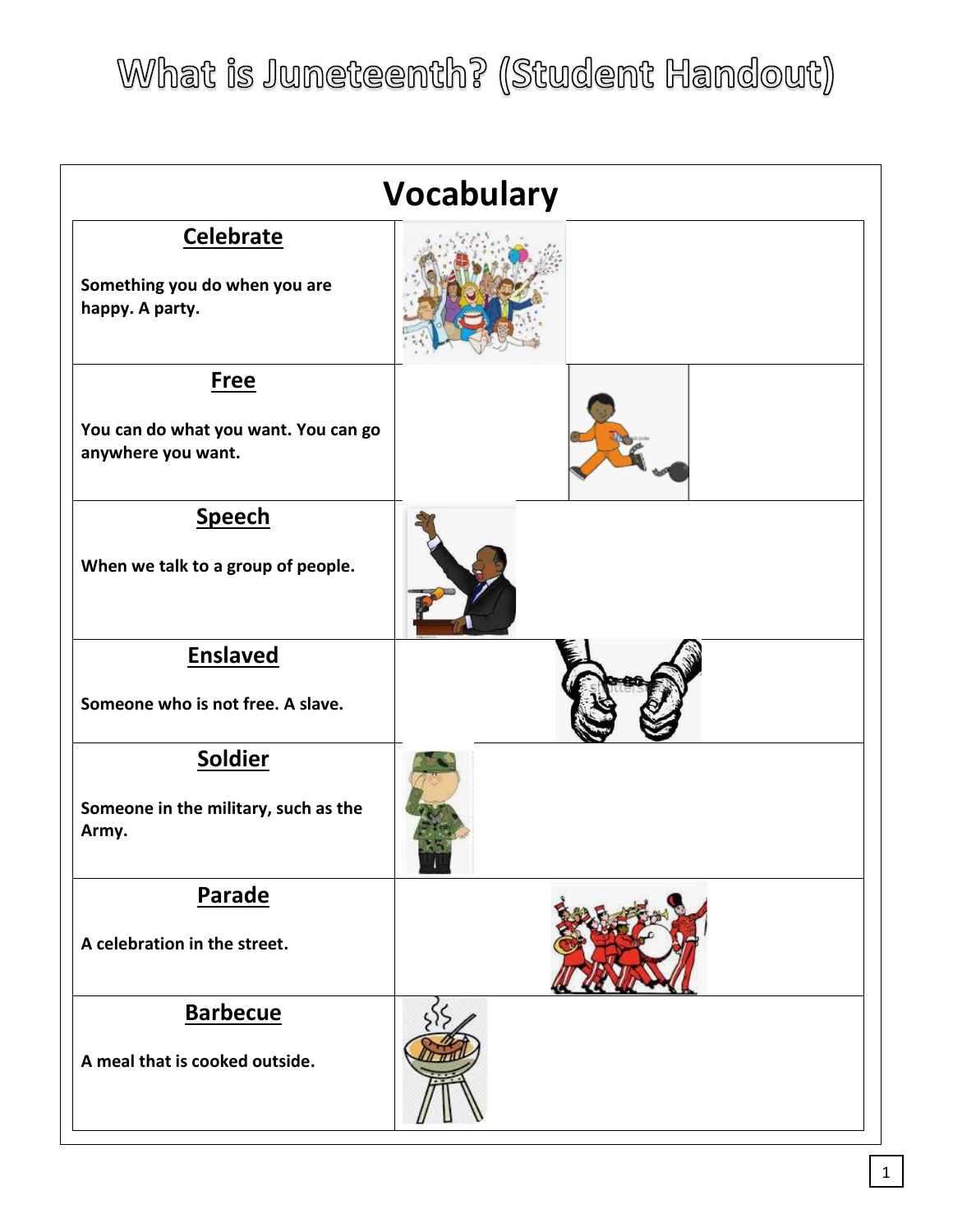| <b>Practice</b>                                         |                                                                 |  |  |  |  |  |  |
|---------------------------------------------------------|-----------------------------------------------------------------|--|--|--|--|--|--|
| Directions: Fill in the sentence with the correct word. |                                                                 |  |  |  |  |  |  |
| celebrate                                               | 1. The _____________ is in the Army.                            |  |  |  |  |  |  |
| free                                                    | 2. I want to go to the _____________ to see people marching.    |  |  |  |  |  |  |
| speech                                                  | 3. I like to eat hotdogs and chicken at a _______________.      |  |  |  |  |  |  |
| enslaved                                                | 4. President Biden gave a _______ to many people.               |  |  |  |  |  |  |
| soldier                                                 | 5. The __________________ people want to be free.               |  |  |  |  |  |  |
| parade                                                  | 6. The bird is not in a cage. The bird is ____________.         |  |  |  |  |  |  |
| barbecue                                                | 7. They are having a party to ________________ Juan's birthday. |  |  |  |  |  |  |
|                                                         |                                                                 |  |  |  |  |  |  |
|                                                         |                                                                 |  |  |  |  |  |  |
|                                                         |                                                                 |  |  |  |  |  |  |